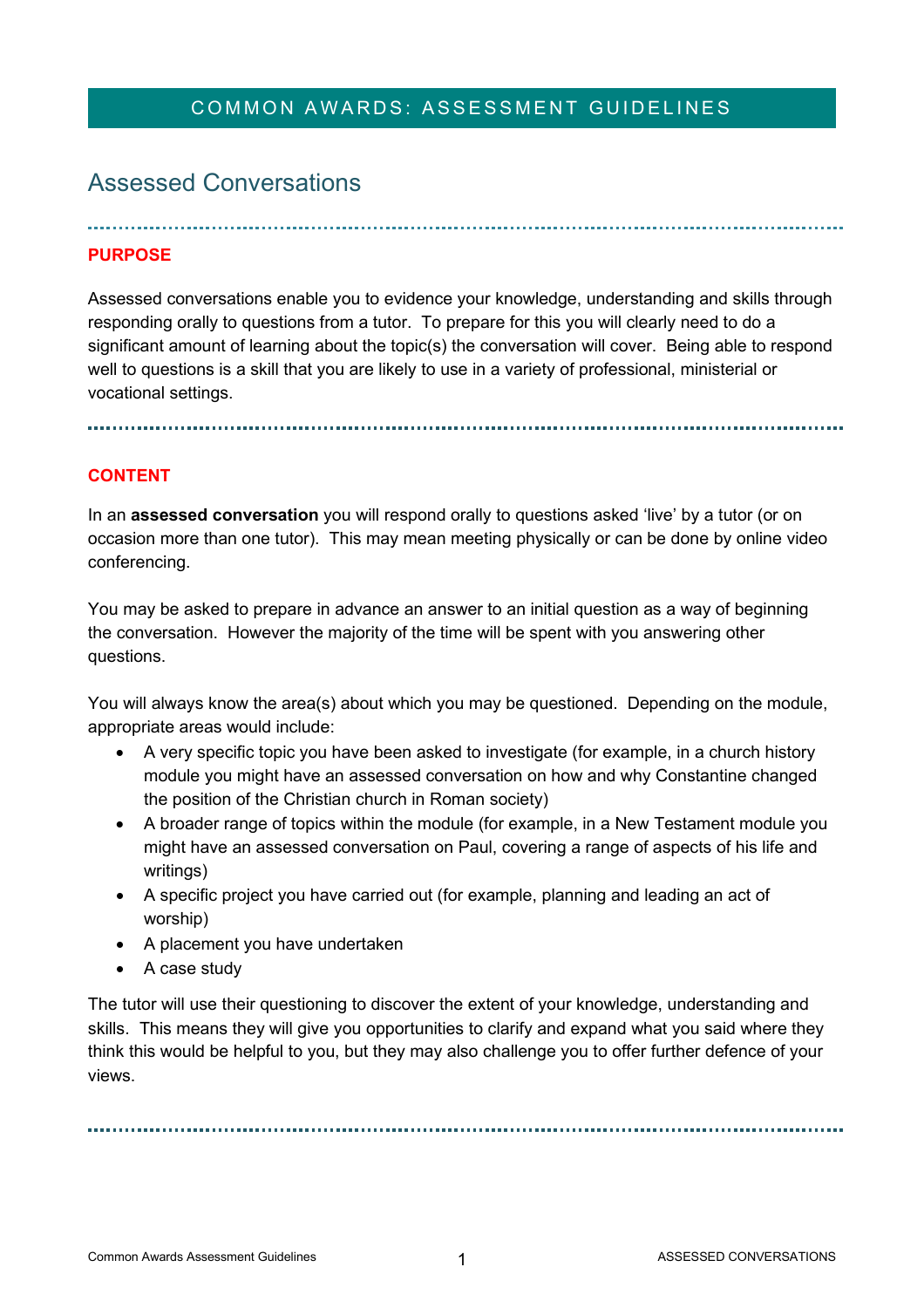#### **WHAT WE ARE LOOKING FOR**

First and foremost, we are looking to see how your answers to the questions demonstrate that you have met the relevant learning outcomes of the Module Outline. In particular, we will be looking to answer the following questions:

- **1. Do you have the relevant knowledge, understanding and skills?**
- **2. Can you explain and defend your views?** Can you demonstrate further or deeper understanding when asked to do so?
- **3. Are you able to think on your feet?** It is perfectly acceptable to take a few seconds to consider how you wish to answer a question. However in an assessed conversation (as in the practice of ministry) you are likely to be asked questions you had not anticipated, and have to give a response.
- **4. Can you speak clearly and comprehensibly?** Can the tutor hear and make out what you are saying? Do you use language in a way that communicates effectively and is easy to understand?

#### **TECHNICAL MATTERS**

#### **For the tutor:**

It is important to give students clear information about what will happen, including:

- What may be covered in the conversation
- When and where it will take place (and if electronically, how this will work)
- The format of the conversation, including its length

You may wish to ask students to prepare an answer to an initial question. They should always know well in advance that this is required, though notice of the particular question can be anything from well in advance to a few minutes in advance; clearly you need to ensure that what happens is the same for all candidates. (Similarly, if you are asking students to respond to a case study they may have details of the particular case anything from well in advance to a few minutes in advance.) The aim of a prepared introductory answer is to help start the conversation well: students should not be expected to make a polished or lengthy presentation, since this would be more appropriately regarded as an 'oral presentation' assessment.

You will need to decide to what extent you want to ask standard questions of all students, and to what extent you want to ask different questions of different students. Even when you have shaped a standard question you will need to be willing to rephrase or explain this, if necessary, and to ask follow-up questions to help the student give further evidence of their learning. You will need in this to be careful that all students are treated fairly and equally. That does not mean they all need to be asked exactly the same questions – part of the point of the conversation format is that what the tutor says and asks can be shaped by what is said by the particular student (which if done well works to the advantage of all students). However all should have undergone the same process. A particular danger is that your technique evolves as you carry out the conversations with multiple students, with the result that the assessment is significantly different (which might mean it is easier or harder) for later students.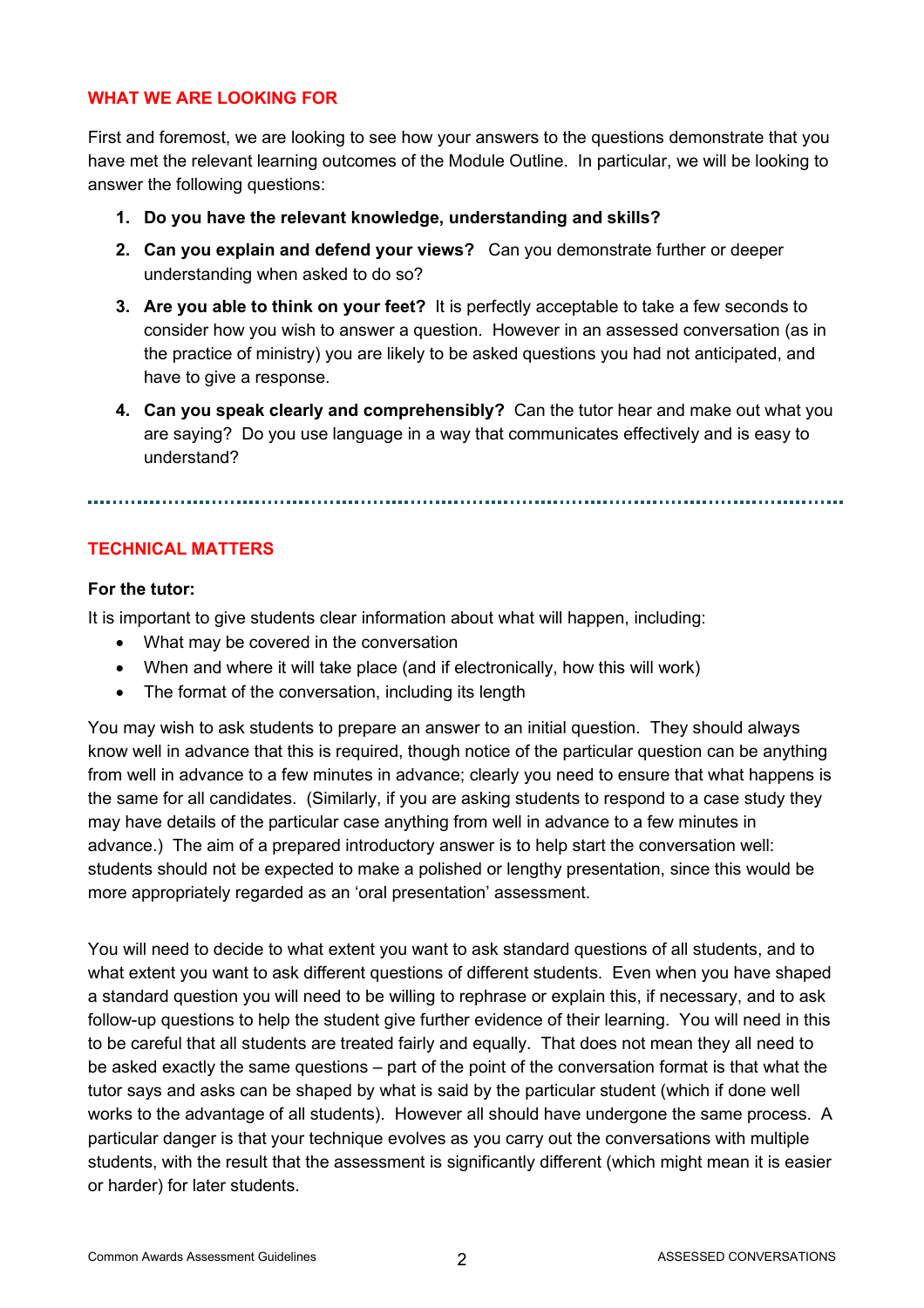You will need to think about good questioning technique. For example you should probably seek to avoid leading questions (which indicate to students the answer you want), complex questions with several parts, and hypothetical questions (better are questions founded on particular situations or their actual experience). You might like to think about how you might use the following – which as you will notice are strictly not all questions:

- Open-ended questions for example, 'tell me about X' or 'how do you think you did?'. These may what the student can say unprompted, and can often provide a good way to start a conversation or discussion of a new topic.
- Probing questions for example, 'why do you think that?', 'what were your reasons for doing that?'. These seek to develop the conversation in an area.
- Prompting questions for example, 'could you say more about  $X$ ?', 'you haven't mentioned the Bible yet', 'is there another reason for that?'. These suggest there might be more that the student might helpfully say in an area
- Challenging questions for example, 'is that compatible with the creeds?', 'doesn't X argue the opposite?'. These give the student the opportunity to indicate deeper thinking.

Best practice is for the conversation to be recorded in such a way that it can be straightforwardly accessible to the moderator and external examiner. If this is not possible, there will need to be consideration of how to ensure appropriate moderation and external scrutiny can take place. This is likely to include having two markers present, and keeping detailed notes of what was asked and the student's responses.

It is certainly acceptable for the conversation to take place via online video conferencing. It is generally less desirable for the conversation to take place by telephone or similar, since seeing the other person aids in communication, but it is acceptable when there is a good reason for it, for example the student not being able to access video conferencing at the appropriate time.

### **For the student:**

Ensure you prepare thoroughly by engaging with the topic(s) that the conversation will cover. As part of this you should think about what questions you might be asked, and how you might answer them – but don't expect to have identified everything you will be asked.

You might like to practise for the conversation with other students.

Don't be afraid to ask the tutor to repeat or clarify a question during the conversation.

You may well have to try to answer a question where you are not completely confident in what you are saying. However if you really don't know something it may be better to admit this so the conversation can move on to an area where you can evidence what you have learned, rather than taking up time saying things which only serve to show that you don't have the necessary knowledge.

Be aware that you may be asked a further question when you have given a good answer, because the tutor wants to see if in response you can say even more or give an even better answer.

Common Awards Assessment Guidelines **3** ASSESSED CONVERSATIONS